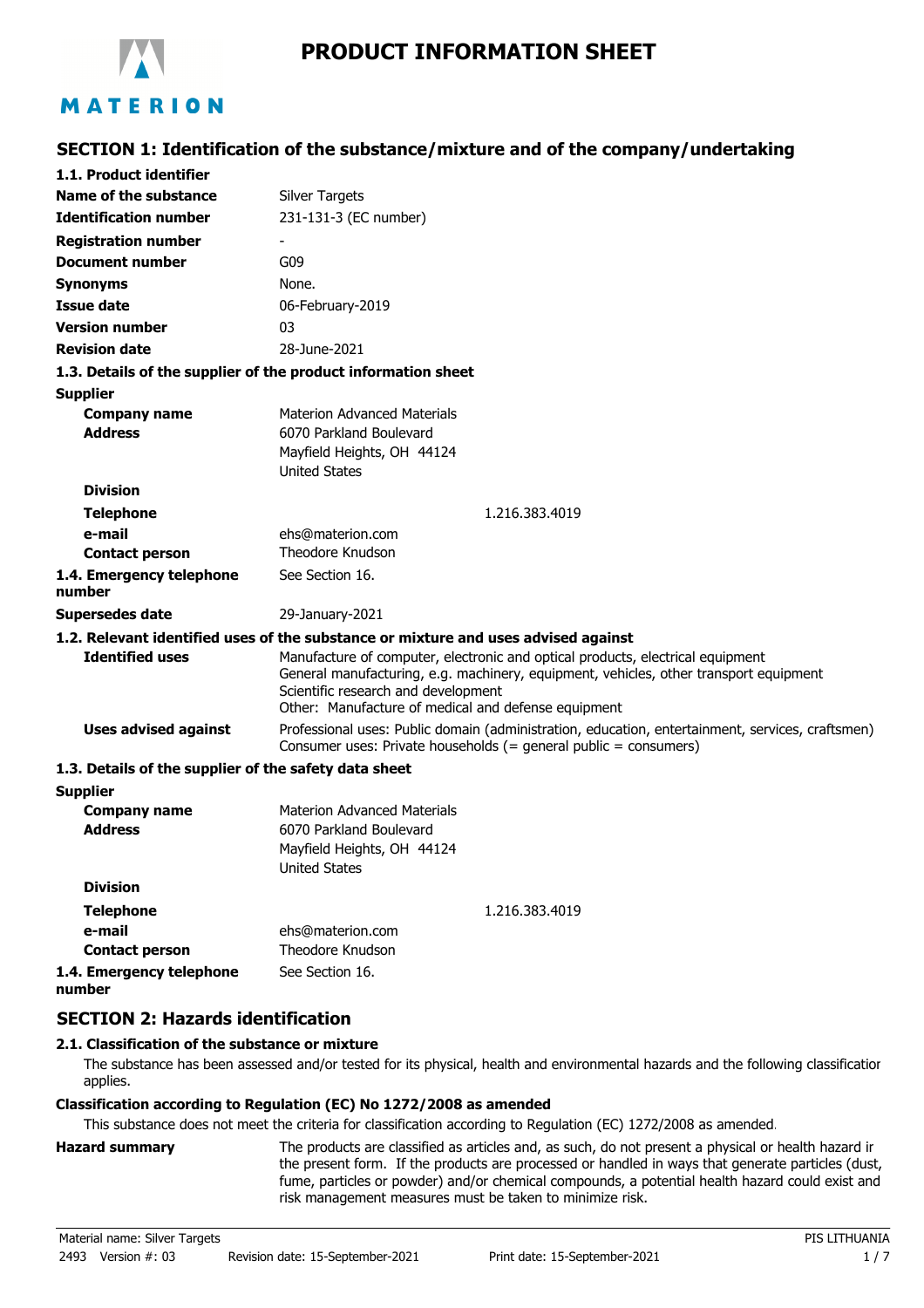| 2.2. Label elements               |                                                                                                                                                                                                                                                                                                                                       |
|-----------------------------------|---------------------------------------------------------------------------------------------------------------------------------------------------------------------------------------------------------------------------------------------------------------------------------------------------------------------------------------|
|                                   | Label according to Regulation (EC) No. 1272/2008 as amended                                                                                                                                                                                                                                                                           |
| <b>Contains:</b>                  | Silver Targets                                                                                                                                                                                                                                                                                                                        |
| <b>Hazard pictograms</b>          | None.                                                                                                                                                                                                                                                                                                                                 |
| <b>Signal word</b>                | None.                                                                                                                                                                                                                                                                                                                                 |
| <b>Hazard statements</b>          | The material as sold in solid form is generally not considered hazardous. However, if the process<br>involves grinding, melting, cutting or any other process that causes a release of dust or fumes,<br>hazardous levels of airborne particulate could be generated. The substance does not meet the<br>criteria for classification. |
| <b>Precautionary statements</b>   |                                                                                                                                                                                                                                                                                                                                       |
| <b>Prevention</b>                 | Observe good industrial hygiene practices.                                                                                                                                                                                                                                                                                            |
| <b>Response</b>                   | Wash hands after handling.                                                                                                                                                                                                                                                                                                            |
| <b>Storage</b>                    | Store away from incompatible materials.                                                                                                                                                                                                                                                                                               |
| <b>Disposal</b>                   | Dispose of waste and residues in accordance with local authority requirements.                                                                                                                                                                                                                                                        |
| Supplemental label<br>information | For further information, please contact the Product Stewardship Department at $+1.216.383.4019$ .                                                                                                                                                                                                                                     |
| 2.3. Other hazards                | None known.                                                                                                                                                                                                                                                                                                                           |

# **SECTION 3: Composition/information on ingredients**

## **3.1. Substances**

| <b>General information</b> |
|----------------------------|
|                            |

| <b>Chemical name</b> | %                        | No.                    | CAS-No. / EC REACH Registration No. Index No. |                          | <b>Notes</b> |
|----------------------|--------------------------|------------------------|-----------------------------------------------|--------------------------|--------------|
| Silver Targets       | 100                      | 7440-22-4<br>231-131-3 | $\overline{\phantom{0}}$                      | $\overline{\phantom{a}}$ | #            |
|                      | <b>Classification: -</b> |                        |                                               |                          |              |

## **SECTION 4: First aid measures**

| <b>General information</b>                                                               | Ensure that medical personnel are aware of the material(s) involved, and take precautions to<br>protect themselves. |
|------------------------------------------------------------------------------------------|---------------------------------------------------------------------------------------------------------------------|
| 4.1. Description of first aid measures                                                   |                                                                                                                     |
| <b>Inhalation</b>                                                                        | Move to fresh air. Call a physician if symptoms develop or persist.                                                 |
| <b>Skin contact</b>                                                                      | Wash off with soap and water. Get medical attention if irritation develops and persists.                            |
| Eye contact                                                                              | Rinse with water. Get medical attention if irritation develops and persists.                                        |
| <b>Ingestion</b>                                                                         | Rinse mouth. Get medical attention if symptoms occur.                                                               |
| 4.2. Most important<br>symptoms and effects, both<br>acute and delayed                   | Direct contact with eyes may cause temporary irritation.                                                            |
| 4.3. Indication of any<br>immediate medical attention<br>and special treatment<br>needed | Treat symptomatically.                                                                                              |

## **SECTION 5: Firefighting measures**

| <b>General fire hazards</b>                                                                | No unusual fire or explosion hazards noted.                                                   |
|--------------------------------------------------------------------------------------------|-----------------------------------------------------------------------------------------------|
| 5.1. Extinguishing media<br>Suitable extinguishing<br>media                                | Water fog. Foam. Dry chemical powder. Carbon dioxide (CO2).                                   |
| Unsuitable extinguishing<br>media                                                          | Do not use water as an extinguisher.                                                          |
| 5.2. Special hazards arising<br>from the substance or<br>mixture                           | This product is not flammable.                                                                |
| 5.3. Advice for firefighters<br><b>Special protective</b><br>equipment for<br>firefighters | Self-contained breathing apparatus and full protective clothing must be worn in case of fire. |
| <b>Special firefighting</b><br>procedures                                                  | Use water spray to cool unopened containers.                                                  |
| <b>Specific methods</b>                                                                    | Use standard firefighting procedures and consider the hazards of other involved materials.    |
| Material name: Silver Targets                                                              | PIS LITHUANIA                                                                                 |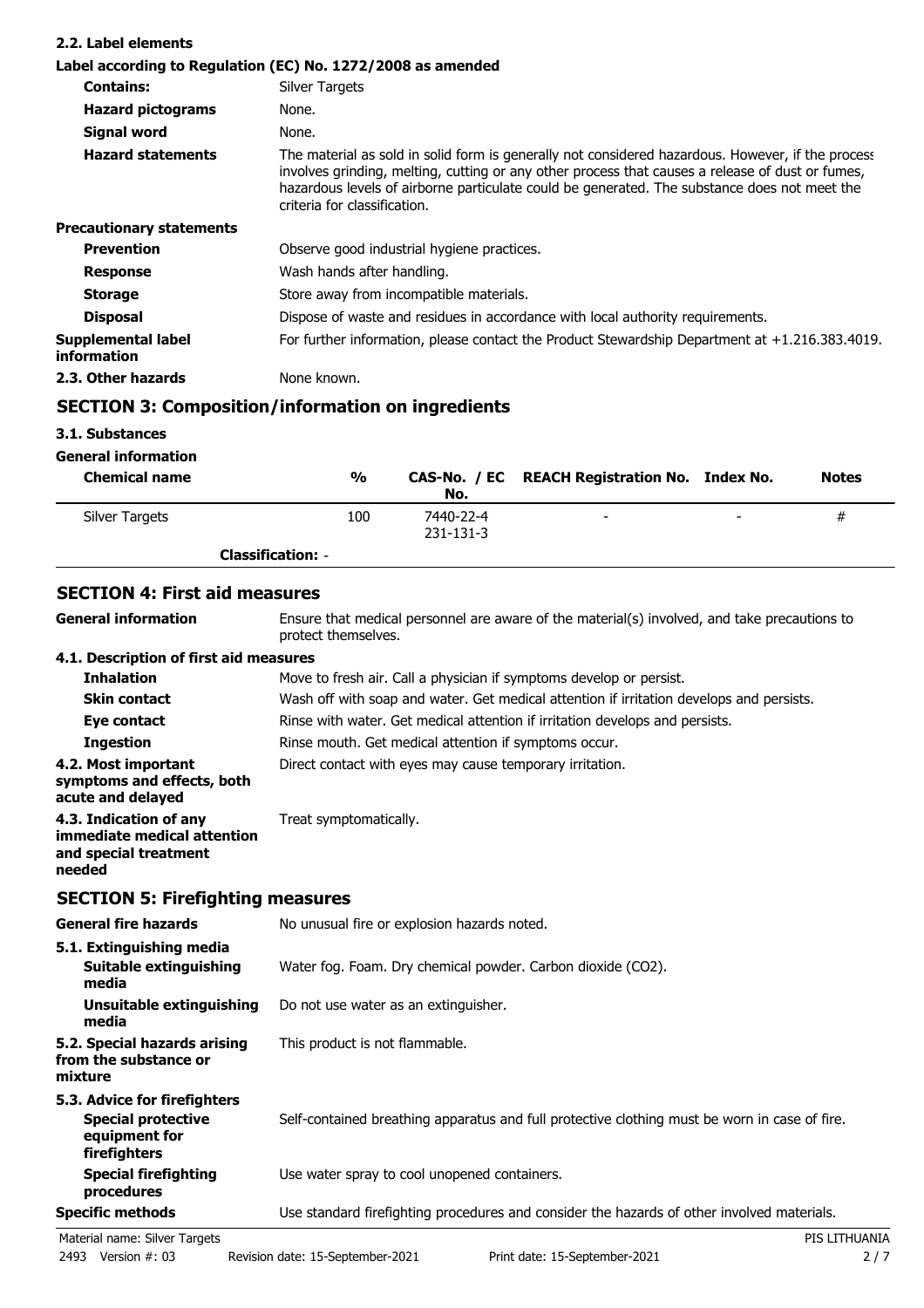## **SECTION 6: Accidental release measures**

|                                                              | 6.1. Personal precautions, protective equipment and emergency procedures                               |
|--------------------------------------------------------------|--------------------------------------------------------------------------------------------------------|
| For non-emergency<br>personnel                               | Keep unnecessary personnel away.                                                                       |
| For emergency<br>responders                                  | Keep unnecessary personnel away.                                                                       |
| 6.2. Environmental<br>precautions                            | Avoid discharge into drains, water courses or onto the ground.                                         |
| 6.3. Methods and material for<br>containment and cleaning up | Stop the flow of material, if this is without risk. Following product recovery, flush area with water. |
| 6.4. Reference to other<br>sections                          | Not available.                                                                                         |
| <b>SECTION 7: Handling and storage</b>                       |                                                                                                        |

| 7.1. Precautions for safe<br>handling                                   | Observe good industrial hygiene practices. |
|-------------------------------------------------------------------------|--------------------------------------------|
| 7.2. Conditions for safe<br>storage, including any<br>incompatibilities | Not available.                             |
| 7.3. Specific end use(s)                                                | Not relevant.                              |

## **SECTION 8: Exposure controls/personal protection**

#### **8.1. Control parameters**

#### **Occupational exposure limits**

| <b>Material</b>                                      | Lithuania. OELs. Limit Values for Chemical Substances, General Requirements<br><b>Type</b>                                                                                                                                                                                                                                                                                                             | <b>Value</b>                                                                                                                                                                                        |  |
|------------------------------------------------------|--------------------------------------------------------------------------------------------------------------------------------------------------------------------------------------------------------------------------------------------------------------------------------------------------------------------------------------------------------------------------------------------------------|-----------------------------------------------------------------------------------------------------------------------------------------------------------------------------------------------------|--|
| Silver Targets (CAS<br>7440-22-4)                    | <b>TWA</b>                                                                                                                                                                                                                                                                                                                                                                                             | $0,1$ mg/m3                                                                                                                                                                                         |  |
| 2017/164/EU                                          |                                                                                                                                                                                                                                                                                                                                                                                                        | EU. Indicative Exposure Limit Values in Directives 91/322/EEC, 2000/39/EC, 2006/15/EC, 2009/161/EU,                                                                                                 |  |
| <b>Material</b>                                      | <b>Type</b>                                                                                                                                                                                                                                                                                                                                                                                            | <b>Value</b>                                                                                                                                                                                        |  |
| Silver Targets (CAS<br>7440-22-4)                    | <b>TWA</b>                                                                                                                                                                                                                                                                                                                                                                                             | $0,1$ mg/m3                                                                                                                                                                                         |  |
| <b>Biological limit values</b>                       | No biological exposure limits noted for the ingredient(s).                                                                                                                                                                                                                                                                                                                                             |                                                                                                                                                                                                     |  |
| <b>Recommended monitoring</b><br>procedures          | Follow standard monitoring procedures.                                                                                                                                                                                                                                                                                                                                                                 |                                                                                                                                                                                                     |  |
| <b>Derived no effect levels</b><br>(DNELs)           | Not available.                                                                                                                                                                                                                                                                                                                                                                                         |                                                                                                                                                                                                     |  |
| <b>Predicted no effect</b><br>concentrations (PNECs) | Not available.                                                                                                                                                                                                                                                                                                                                                                                         |                                                                                                                                                                                                     |  |
| 8.2. Exposure controls                               |                                                                                                                                                                                                                                                                                                                                                                                                        |                                                                                                                                                                                                     |  |
| <b>Appropriate engineering</b><br>controls           | Good general ventilation (typically 10 air changes per hour) should be used. Ventilation rates should<br>be matched to conditions. If applicable, use process enclosures, local exhaust ventilation, or other<br>engineering controls to maintain airborne levels below recommended exposure limits. If exposure<br>limits have not been established, maintain airborne levels to an acceptable level. |                                                                                                                                                                                                     |  |
|                                                      | Individual protection measures, such as personal protective equipment                                                                                                                                                                                                                                                                                                                                  |                                                                                                                                                                                                     |  |
| <b>General information</b>                           | with the supplier of the personal protective equipment.                                                                                                                                                                                                                                                                                                                                                | Personal protection equipment should be chosen according to the CEN standards and in discussion                                                                                                     |  |
| <b>Eye/face protection</b>                           | Wear safety glasses with side shields (or goggles).                                                                                                                                                                                                                                                                                                                                                    |                                                                                                                                                                                                     |  |
| <b>Skin protection</b>                               |                                                                                                                                                                                                                                                                                                                                                                                                        |                                                                                                                                                                                                     |  |
| - Hand protection                                    | Wear gloves to prevent metal cuts and skin abrasions during handling.                                                                                                                                                                                                                                                                                                                                  |                                                                                                                                                                                                     |  |
| - Other                                              | Wear suitable protective clothing.                                                                                                                                                                                                                                                                                                                                                                     |                                                                                                                                                                                                     |  |
| <b>Respiratory protection</b>                        | In case of insufficient ventilation, wear suitable respiratory equipment.                                                                                                                                                                                                                                                                                                                              |                                                                                                                                                                                                     |  |
| <b>Thermal hazards</b>                               | Wear appropriate thermal protective clothing, when necessary.                                                                                                                                                                                                                                                                                                                                          |                                                                                                                                                                                                     |  |
| <b>Hygiene measures</b>                              | remove contaminants.                                                                                                                                                                                                                                                                                                                                                                                   | Always observe good personal hygiene measures, such as washing after handling the material and<br>before eating, drinking, and/or smoking. Routinely wash work clothing and protective equipment to |  |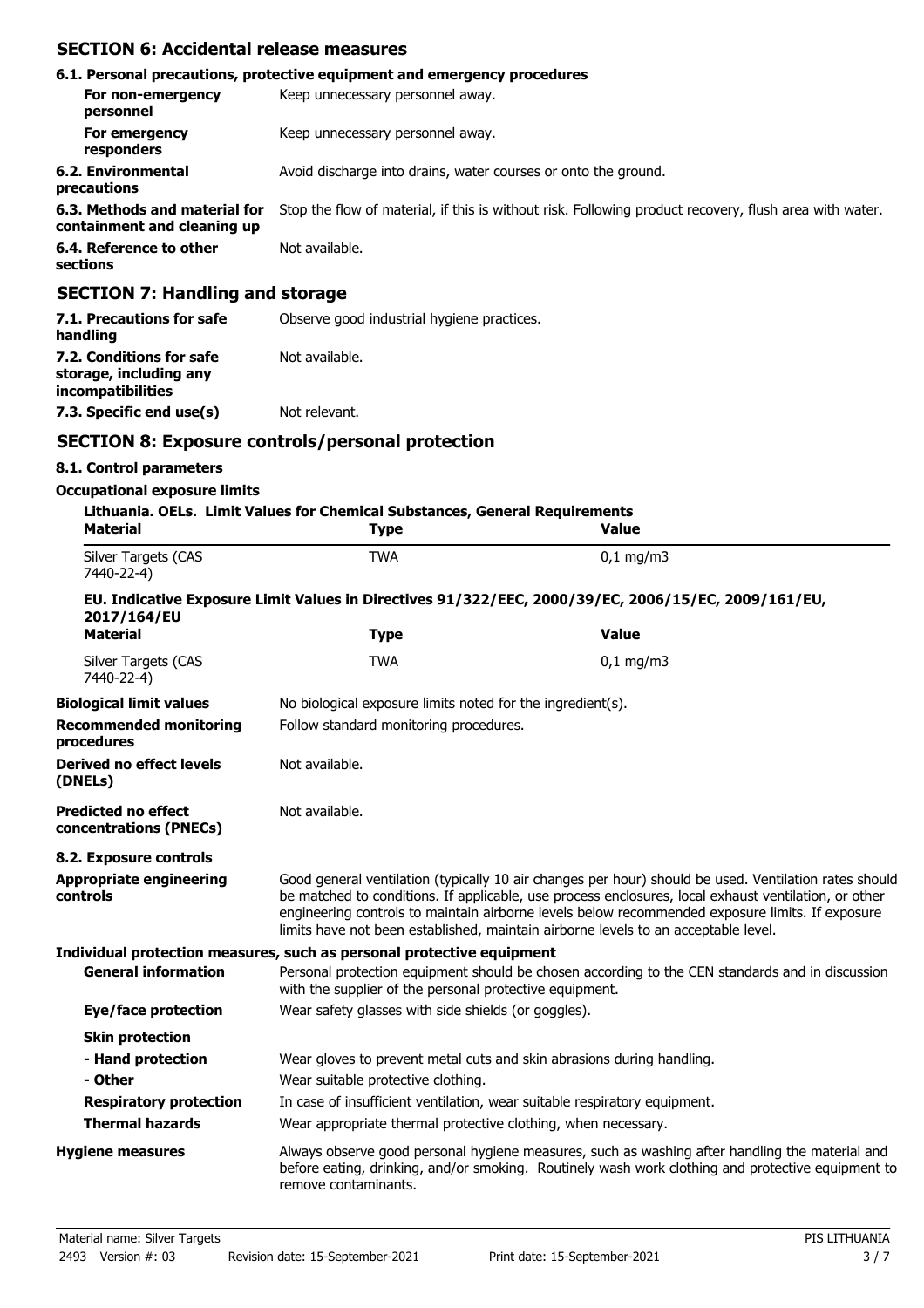## **SECTION 9: Physical and chemical properties**

#### **9.1. Information on basic physical and chemical properties**

| <b>Appearance</b>                                  |                                        |
|----------------------------------------------------|----------------------------------------|
| <b>Physical state</b>                              | Solid.                                 |
| Form                                               | Various shapes.                        |
| Colour                                             | Silver.                                |
| Odour                                              | None.                                  |
| <b>Odour threshold</b>                             | Not applicable.                        |
| рH                                                 | Not applicable.                        |
| <b>Melting point/freezing point</b>                | 960,5 °C (1760,9 °F) / Not applicable. |
| <b>Initial boiling point and</b><br>boiling range  | Not applicable.                        |
| <b>Flash point</b>                                 | Not applicable.                        |
| <b>Evaporation rate</b>                            | Not applicable.                        |
| <b>Flammability (solid, gas)</b>                   | None known.                            |
| Upper/lower flammability or explosive limits       |                                        |
| <b>Flammability limit - lower</b><br>(%)           | Not applicable.                        |
| <b>Flammability limit -</b><br>upper $(\% )$       | Not applicable.                        |
| <b>Explosive limit - lower (</b><br>%)             | Not applicable.                        |
| <b>Explosive limit - lower (</b><br>%) temperature | Not applicable.                        |
| <b>Explosive limit - upper</b><br>(9/6)            | Not applicable.                        |
| <b>Explosive limit - upper (</b><br>%) temperature | Not applicable.                        |
| <b>Vapour pressure</b>                             | Not applicable.                        |
| <b>Vapour density</b>                              | Not applicable.                        |
| <b>Relative density</b>                            | Not applicable.                        |
| Solubility(ies)                                    |                                        |
| <b>Solubility (water)</b>                          | Insoluble                              |
| <b>Partition coefficient</b><br>(n-octanol/water)  | Not applicable.<br>Not applicable.     |
| <b>Auto-ignition temperature</b>                   | Not applicable.                        |
| <b>Decomposition temperature</b>                   | Not applicable.                        |
| <b>Viscosity</b>                                   | Not applicable.                        |
| <b>Explosive properties</b>                        | Not applicable.                        |
| <b>Oxidising properties</b>                        | Not oxidising.                         |
| 9.2. Other information                             |                                        |
| <b>Density</b>                                     | 10,49 g/cm3 estimated at 15 °C         |
| <b>Explosive limit</b>                             | Not applicable.                        |
| <b>Explosivity</b>                                 | Not applicable.                        |
| <b>Molecular formula</b>                           | Aq                                     |
| <b>Molecular weight</b>                            | 107,86 g/mol                           |
|                                                    |                                        |

## **SECTION 10: Stability and reactivity**

| 10.1. Reactivity                            | The product is stable and non-reactive under normal conditions of use, storage and transport. |
|---------------------------------------------|-----------------------------------------------------------------------------------------------|
| 10.2. Chemical stability                    | Material is stable under normal conditions.                                                   |
| 10.3. Possibility of hazardous<br>reactions | No dangerous reaction known under conditions of normal use.                                   |
| 10.4. Conditions to avoid                   | Contact with incompatible materials.                                                          |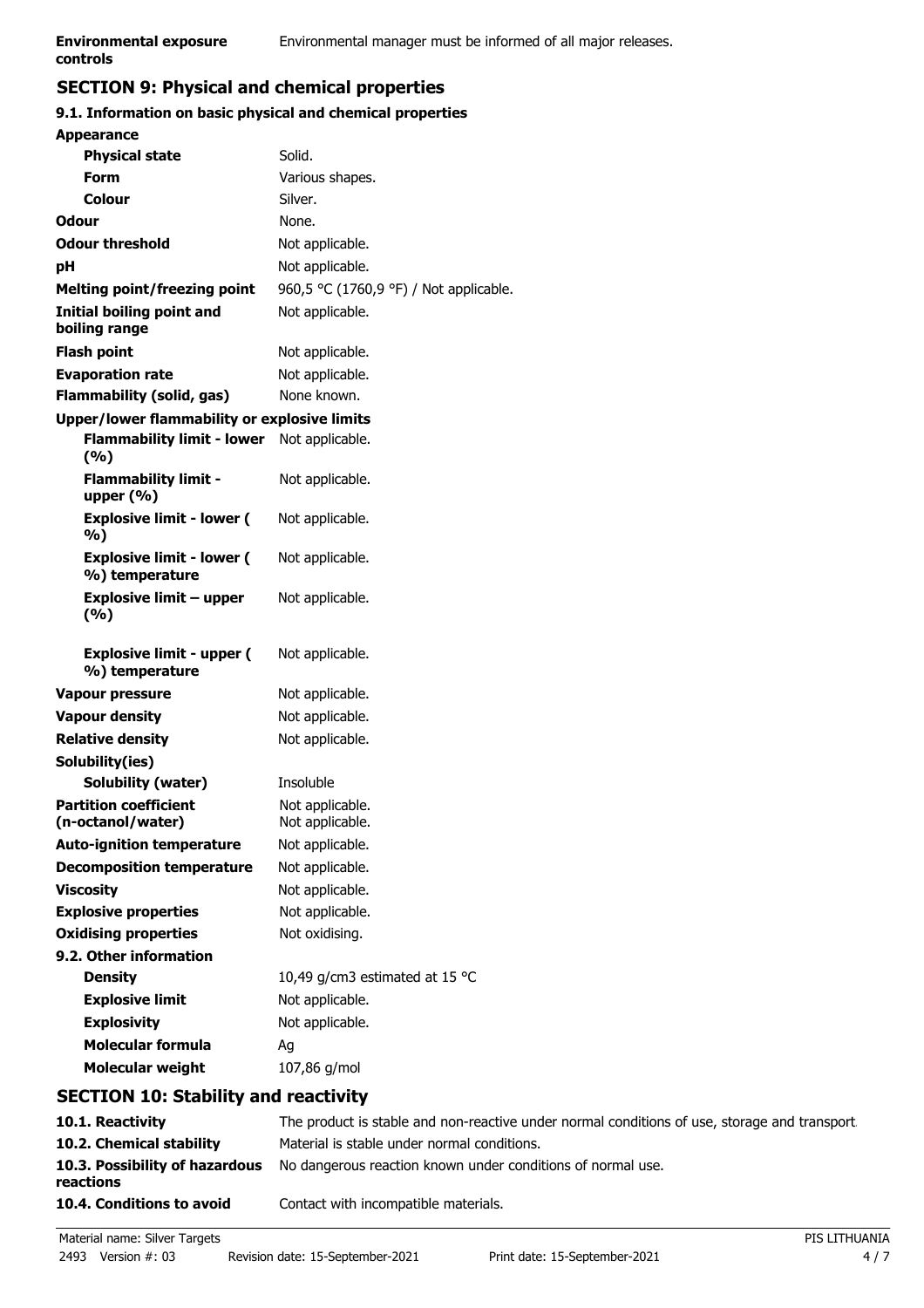| 10.5. Incompatible materials | St |
|------------------------------|----|
| 10.6. Hazardous              | N  |
| decomposition products       |    |

**trong acids. May react with strong bases or oxidizing agents. 10.6. Hazardous** No hazardous decomposition products are known.

## **SECTION 11: Toxicological information**

| <b>General information</b>                                 | Occupational exposure to the substance or mixture may cause adverse effects.                                           |
|------------------------------------------------------------|------------------------------------------------------------------------------------------------------------------------|
| <b>Information on likely routes of exposure</b>            |                                                                                                                        |
| <b>Inhalation</b>                                          | No adverse effects due to inhalation are expected.                                                                     |
| <b>Skin contact</b>                                        | No adverse effects due to skin contact are expected.                                                                   |
| Eye contact                                                | Not relevant, due to the form of the product.                                                                          |
| <b>Ingestion</b>                                           | May cause discomfort if swallowed. However, ingestion is not likely to be a primary route of<br>occupational exposure. |
| <b>Symptoms</b>                                            | None known.                                                                                                            |
| 11.1. Information on toxicological effects                 |                                                                                                                        |
| <b>Acute toxicity</b>                                      | No data available.                                                                                                     |
| <b>Skin corrosion/irritation</b>                           | Not relevant, due to the form of the product.                                                                          |
| Serious eye damage/eye<br>irritation                       | Not likely, due to the form of the product.                                                                            |
| <b>Respiratory sensitisation</b>                           | Not a respiratory sensitizer.                                                                                          |
| <b>Skin sensitisation</b>                                  | Not a skin sensitiser.                                                                                                 |
| <b>Germ cell mutagenicity</b>                              | Not classified.                                                                                                        |
| Carcinogenicity                                            | This product is not considered to be a carcinogen by IARC, ACGIH, NTP, or OSHA.                                        |
| <b>Reproductive toxicity</b>                               | Not classified.                                                                                                        |
| <b>Specific target organ toxicity</b><br>- single exposure | Not classified.                                                                                                        |
| Specific target organ toxicity<br>- repeated exposure      | Not classified.                                                                                                        |
| <b>Aspiration hazard</b>                                   | Not an aspiration hazard.                                                                                              |
| Mixture versus substance<br>information                    | Not applicable.                                                                                                        |
| <b>Other information</b>                                   | None known.                                                                                                            |

## **SECTION 12: Ecological information**

| 12.1. Toxicity                                            | The product is not classified as environmentally hazardous. However, this does not exclude the<br>possibility that large or frequent spills can have a harmful or damaging effect on the environment. |
|-----------------------------------------------------------|-------------------------------------------------------------------------------------------------------------------------------------------------------------------------------------------------------|
| 12.2. Persistence and<br>degradability                    | No data is available on the degradability of this product.                                                                                                                                            |
| 12.3. Bioaccumulative<br>potential                        | No data available.                                                                                                                                                                                    |
| <b>Partition coefficient</b><br>n-octanol/water (log Kow) | Not applicable.                                                                                                                                                                                       |
| <b>Bioconcentration factor (BCF)</b>                      | Not available.                                                                                                                                                                                        |
| 12.4. Mobility in soil                                    | No data available.                                                                                                                                                                                    |
| 12.5. Results of PBT and<br><b>vPvB</b> assessment        | Not a PBT or vPvB substance or mixture.                                                                                                                                                               |
| 12.6. Other adverse effects                               | No other adverse environmental effects (e.g. ozone depletion, photochemical ozone creation<br>potential, endocrine disruption, global warming potential) are expected from this component.            |

## **SECTION 13: Disposal considerations**

## **13.1. Waste treatment methods**

| <b>Residual waste</b>         | Dispose of in accordance with local regulations. Empty containers or liners may retain some product<br>residues. This material and its container must be disposed of in a safe manner (see: Disposal<br>instructions). |
|-------------------------------|------------------------------------------------------------------------------------------------------------------------------------------------------------------------------------------------------------------------|
| <b>Contaminated packaging</b> | Since emptied containers may retain product residue, follow label warnings even after container is<br>emptied. Empty containers should be taken to an approved waste handling site for recycling or<br>disposal.       |
| EU waste code                 | The Waste code should be assigned in discussion between the user, the producer and the waste<br>disposal company.                                                                                                      |
| Material name: Silver Targets | PIS LITHUANIA                                                                                                                                                                                                          |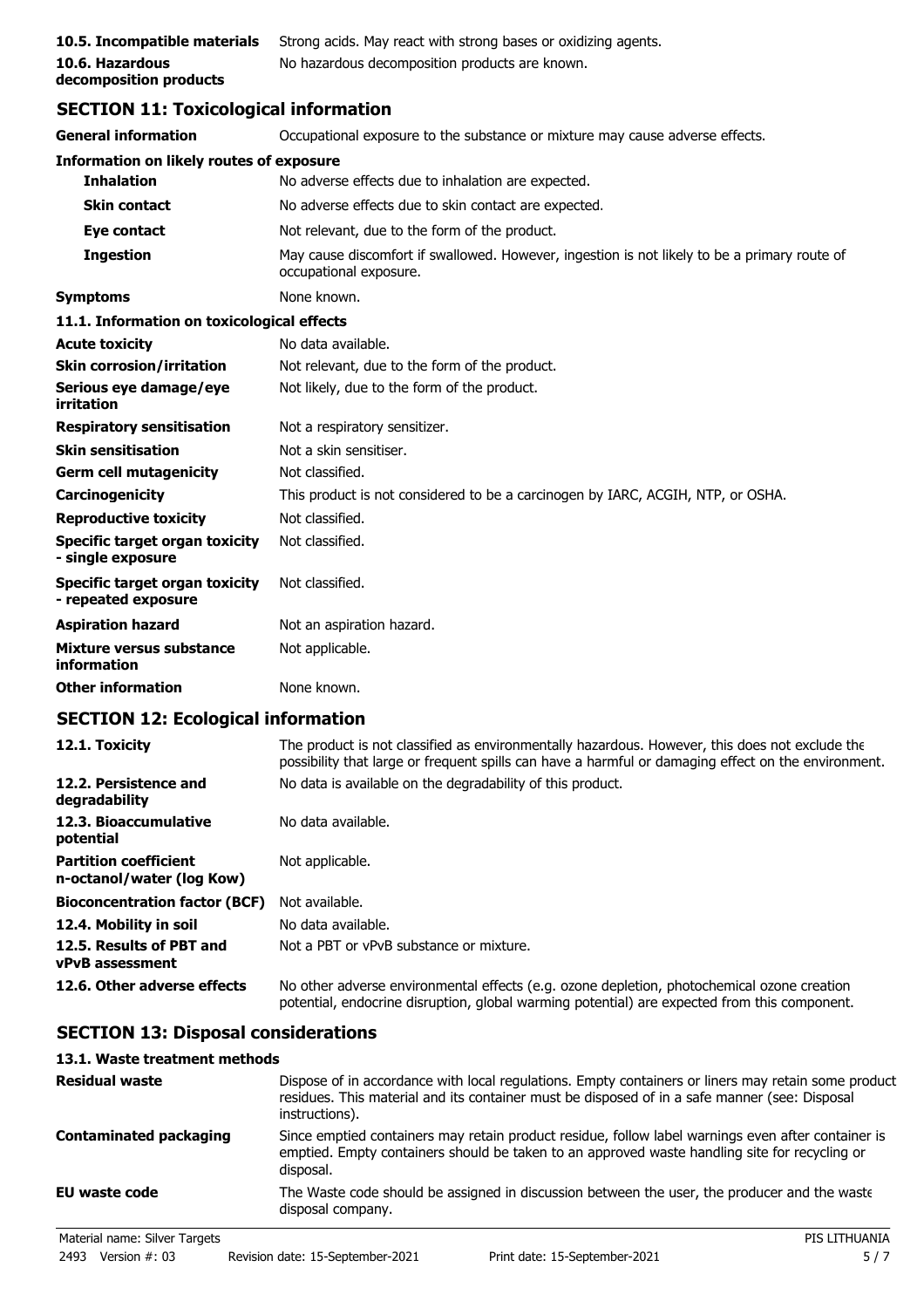**Special precautions Dispose in accordance with all applicable regulations.** 

## **SECTION 14: Transport information**

#### **ADR**

14.1. - 14.6.: Not regulated as dangerous goods.

#### **RID**

14.1. - 14.6.: Not regulated as dangerous goods.

#### **ADN**

14.1. - 14.6.: Not regulated as dangerous goods.

#### **IATA**

14.1. - 14.6.: Not regulated as dangerous goods.

#### **IMDG**

14.1. - 14.6.: Not regulated as dangerous goods.

## **SECTION 15: Regulatory information**

**15.1. Safety, health and environmental regulations/legislation specific for the substance or mixture**

#### **EU regulations**

**Regulation (EC) No. 1005/2009 on substances that deplete the ozone layer, Annex I and II, as amended** Not listed.

**Regulation (EU) 2019/1021 On persistent organic pollutants (recast), as amended**

Not listed.

**Regulation (EU) No. 649/2012 concerning the export and import of dangerous chemicals, Annex I, Part 1 as amended**

#### Not listed.

**Regulation (EU) No. 649/2012 concerning the export and import of dangerous chemicals, Annex I, Part 2 as amended**

Not listed.

**Regulation (EU) No. 649/2012 concerning the export and import of dangerous chemicals, Annex I, Part 3 as amended**

Not listed.

**Regulation (EU) No. 649/2012 concerning the export and import of dangerous chemicals, Annex V as amended** Not listed.

**Regulation (EC) No. 166/2006 Annex II Pollutant Release and Transfer Registry, as amended** Not listed.

**Regulation (EC) No. 1907/2006, REACH Article 59(10) Candidate List as currently published by ECHA** Not listed.

#### **Authorisations**

**Regulation (EC) No. 1907/2006, REACH Annex XIV Substances subject to authorization, as amended** Not listed.

#### **Restrictions on use**

**Regulation (EC) No. 1907/2006, REACH Annex XVII Substances subject to restriction on marketing and use as amended**

Not listed.

**Directive 2004/37/EC: on the protection of workers from the risks related to exposure to carcinogens and mutagens at work, as amended.**

Not listed.

#### **Other EU regulations**

**Directive 2012/18/EU on major accident hazards involving dangerous substances, as amended**

Not listed.

| <b>National regulations</b> | Not available. |
|-----------------------------|----------------|
| 15.2. Chemical safety       | Not available. |
| assessment                  |                |

## **SECTION 16: Other information**

| List of abbreviations | Not available. |
|-----------------------|----------------|
| References            | Not available. |